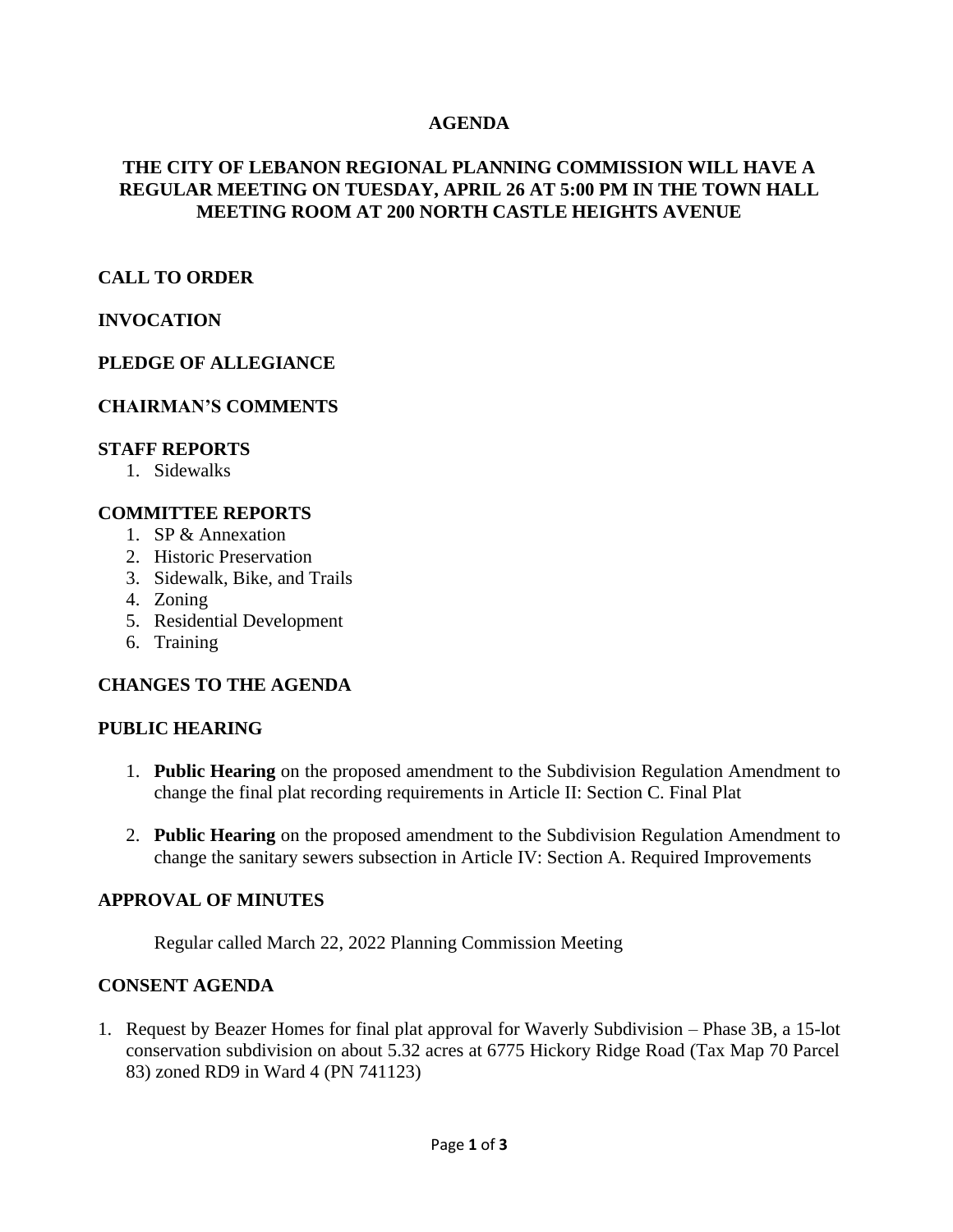- 2. Request by Beazer Homes for final plat approval for Waverly Subdivision Phase 5B, a 36-lot conservation subdivision on about 10.71 acres at 6775 Hickory Ridge Road (Tax Map 70 Parcel 83) zoned RD9 in Ward 4 (PN 741125)
- 3. Request by LGI Homes for site plan approval for the Hickory Knoll Amenities Center, a nonresidential development on about 121.54 acres at an unaddressed property on Asbury Hawn Road (Tax Map 69 Parcel 65) zoned RS12 with Hickory Knoll PUD Overlay in Ward 5 (PN 740277)
- 4. Request by DR Horton Inc. for site plan approval for the Woodbridge Glen Amenity Center, a non-residential development on about 2.22 acres at an unaddressed property on Woodall Road (Tax Map 94 Parcel 14.08) zoned RM6 in Ward 4 (PN 740400)
- 5. Request by Wilson County Promotions for site plan approval for Wilson County Fair Buildings, a non-residential development on about 187.12 acres at 923 E Baddour Parkway (Tax Map 67 Parcel 88.02) zoned CS and RD9 in Ward 2 (PN 745264)

# **OLD BUSINESS**

1. Request by Tupelo Honey Land Development LLC for site plan approval for Cumberland Villas, a mixed-use development on about 17.21 acres at an unaddressed property on the corner of Legends Drive and Tater Peeler Road (Tax Map 81 Parcel 47) zoned CS in Ward 2 (PN 715613) (pg. 2)

# **NEW BUSINESS**

- 1. Request by Al Neyer Construction for preliminary plat approval for Highway 109 Warehouse 3 lot Split, a 4-lot subdivision on about 38.79 acres at 150 Business Park Drive (Tax Map 56 Parcel 47.06) zoned IP in Ward 6 (PN 736780) (pg. 4)
- 2. Request by K&A Land Surveying, INC for final plat approval for Mayfair Meadows, Section 4, Future Development Lot, a 4-lot subdivision on about 1.95 acres at an unaddressed property on Stroud Drive (Tax Map 59 Parcel 29.01) zoned RD9 in Ward 1 (PN 740251) (pg. 6)
- 3. Request by Clayton Properties Group, INC for final plat approval for The Preserve at Belle Pointe Phase 1B, a 105-lot subdivision on about 23.40 acres at an unaddressed property on Cairo Bend Road (Tax Map 47 Parcel 10) zoned RS20 with The Preserve PUD Overlay in Ward 6 (PN 740233) (pg. 8)
- 4. Request by Beazer Homes for final plat approval for Waverly Subdivision Phase 1B, a 33-lot conservation subdivision on about 6.86 acres at 6775 Hickory Ridge Road (Tax Map 70 Parcel 83) zoned RS9 in Ward 4 (PN 741117) (pg. 10)
- 5. Request by Transportation Services, Inc. for site plan approval for the McCartney Property Development, a non-residential development on about 6.4 acres at an unaddressed property on Maddox Simpson Parkway (Tax Map 81 Parcel 86) zoned IP in Ward 3 (PN 740351) (pg. 12)